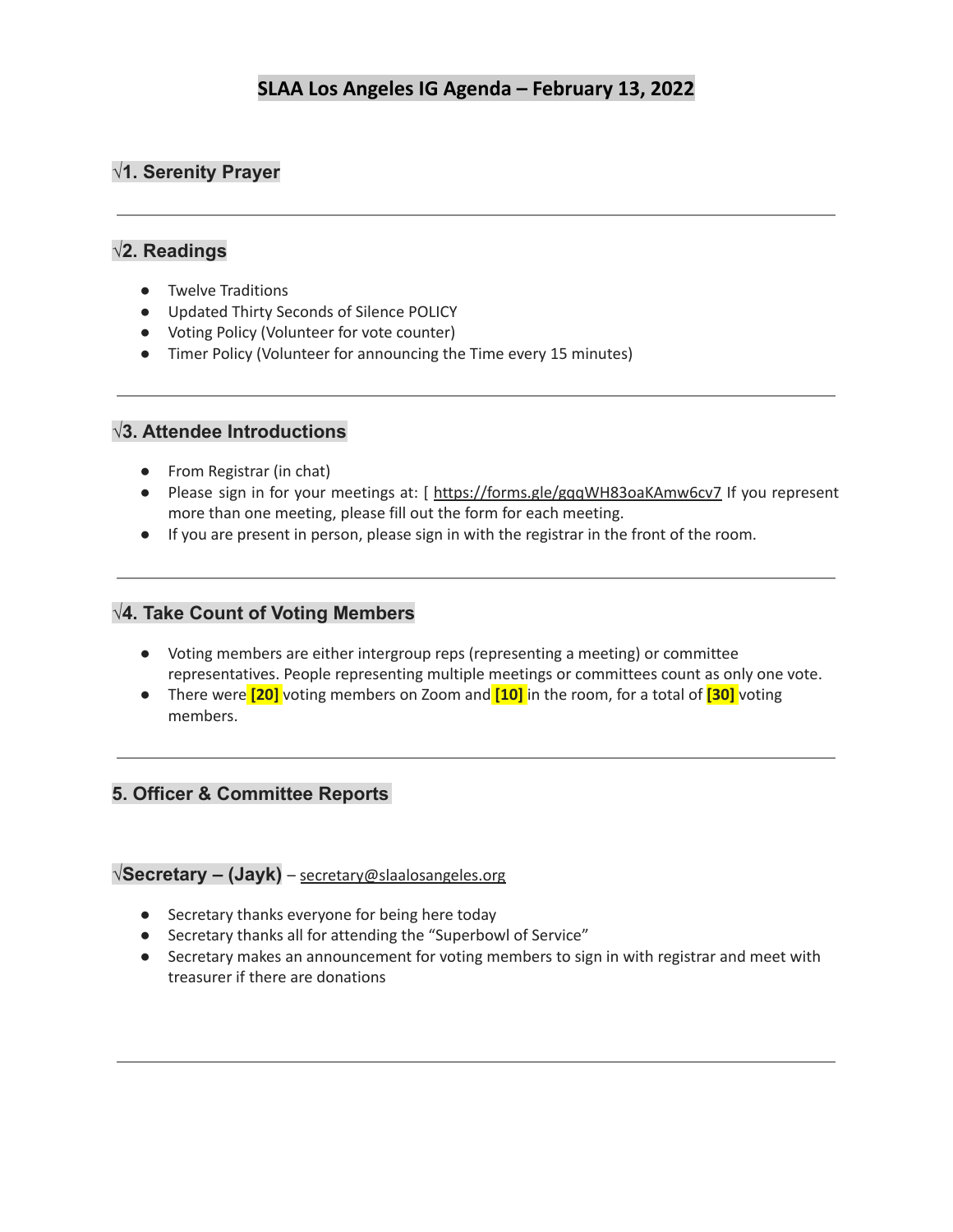#### **√Record Keeper – (Danny)**

● Minutes from last month were approved.

### **√Treasurer (OPEN)**

- Our total income for January 2022 was \$2,636.28.
- Total expenses YTD is \$3,368.61.
- Total cash in the bank is \$20,747.34.
- From total cash in the bank, we received \$186.46 for FWS that was paid in February 2022.
	- H&I new total \$1,747.16.
	- LA Retreats, after paying Serra Retreat Center and all refunds, has a balance of \$3,051.
	- The prudent reserve is \$15,000.
	- The intergroup cash balances is \$762.72.

*Link to Full Report: <https://docs.google.com/document/d/1-s7JRrGvLaHxG6olVJJadRSxaXRu4S-IvWdMiqU1IG8/edit>*

#### **√Bottom Line Editor – (Eoin Thomas)**

- This month we spent 70.64 on 250 of the Bottom Line
- As a reminder, all in-person meetings should have a rep to pick up the Bottom Lines
- Each meeting gets 10 free copies
- This issue includes a comic stories from members
- For next month, please email [bottomline@slaalosangles.org](mailto:bottomline@slaalosangles.org) if you would like to submit something for the Bottom Lines.

#### **√Meeting Registrar – (Matthew)**

- Meetings have been updated
- Everyone should check the spreadsheet to make sure it is correct.
- If you have any changes to meetings please email [registrar@slaalosangeles.org](mailto:registrar@slaalosangeles.org)
- All emails regarding meetings have been attended to.
- Meeting list is available on the website
- Full Report:
	- <https://docs.google.com/document/d/1-NyjJ1fRIyMeFd9YZ9oER4jnGfGkfIx8/edit>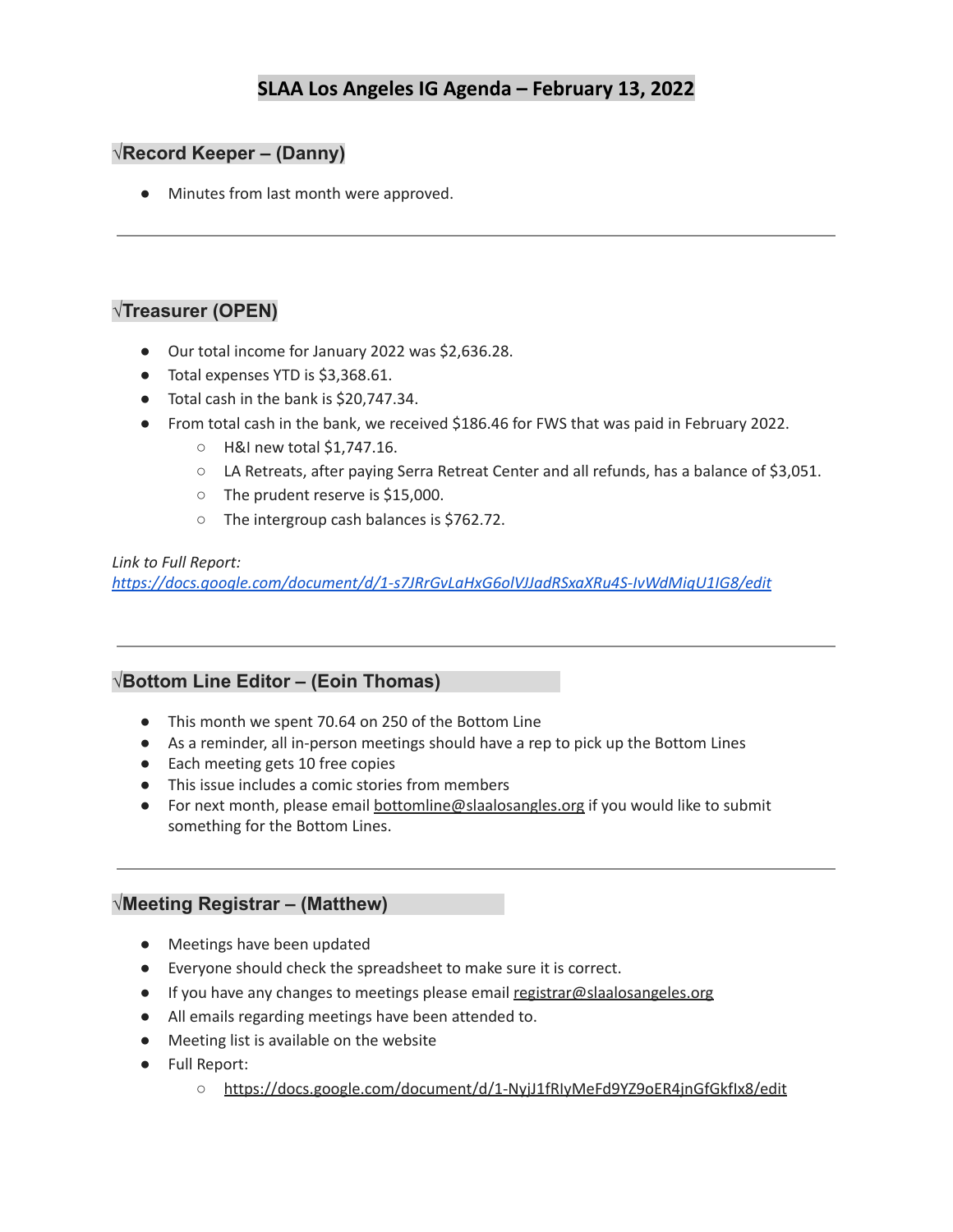## **Virtual Meeting Registrar – (Kelsey)**

- Two updates to meetings this month, two meetings were added.
- If you have any changes, please email [virtualmeetings@slaalosangeles.org](mailto:virtualmeetings@slaalosangeles.org) or fill out the form online.
- Sometimes the information from the forms comes in slowly, so changes may not be immediately edited
- Virtual meeting list is also on website
- Full Report:
	- [https://docs.google.com/document/d/1VWUG6P1NAuKhoV8B5UbNVBSSeKDW6dPQqe](https://docs.google.com/document/d/1VWUG6P1NAuKhoV8B5UbNVBSSeKDW6dPQqeLw3wkHHR4/edit) [Lw3wkHHR4/edit](https://docs.google.com/document/d/1VWUG6P1NAuKhoV8B5UbNVBSSeKDW6dPQqeLw3wkHHR4/edit)

## **√ Phone Line – (Sarah S.)**

- Phone number was given to Sarah, but the pin is not correct, and needs to be altered
- Sarah will contact a representative about clarity

## **√Literature – (Claire) (Assistant: Megan)**

- 4 ways to get literature. All on the website under literature drop down
	- Go to local meetings and get literature. In Bottom Line, if meeting has an L, literature is sold there
	- $\circ$  Can get it shipped from fellowship wide services
	- Can come pick it up during intergroup. Can pay with Venmo, Paypal, or Cash
	- Also one in-person literature rep in WeHo (Adam) who can coordinate a time to do a safe social distance drop-off
- In the last 30 days, 730.10 was made.
- Full Report
	- [https://docs.google.com/document/d/1hYl1ZmdaT5BFiGxQ\\_7KD7P4UckeFezy7WYCuJIh](https://docs.google.com/document/d/1hYl1ZmdaT5BFiGxQ_7KD7P4UckeFezy7WYCuJIh1QRg/edit) [1QRg/edit](https://docs.google.com/document/d/1hYl1ZmdaT5BFiGxQ_7KD7P4UckeFezy7WYCuJIh1QRg/edit)

## **√ Journal Rep – Mona**

Journal Flyer: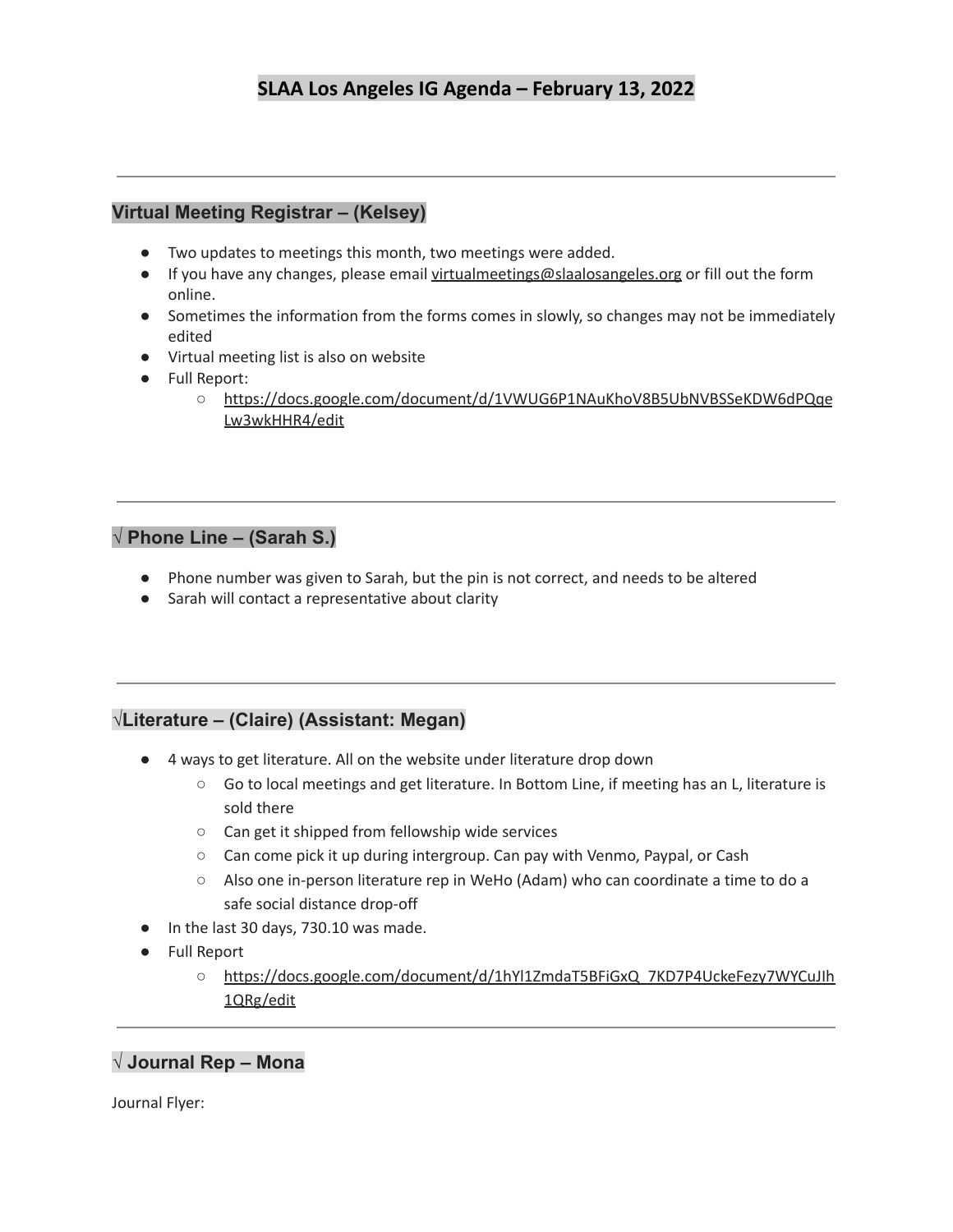- Journal is the SLAA magazine. Shares and stories shared via literature.
- There are some flyers here in person, please hand some out at meetings
- There are flyers online available to print out.
- QR Code brings you to the Journal website. Can sign up for home delivery, or to submit a journal.
- Next prompt due March 15
- There are free PDF copies online as well.
- Report with QR Code:
	- [https://drive.google.com/drive/folders/15oul5A65yuSkRS4pfQqKpHSqZKDK\\_wjl](https://drive.google.com/drive/folders/15oul5A65yuSkRS4pfQqKpHSqZKDK_wjl)

#### **√ Webmaster – (Dave G.)**

- 3498 were new visitors and 1125 were returning.
- Over half found the site through google search.
- 5354 were from mobile phones, 61 from tablets and 3330 from computers.
- We had visitors from 60 different countries. We are supporting addicts from all over the world, on every continent except Antarctica.
- Full Report:
	- [https://docs.google.com/document/d/1zt1LP4V3ownpIavY0qDsp3A1-Jk6FRwK/](https://docs.google.com/document/d/1zt1LP4V3ownpIavY0qDsp3A1-Jk6FRwK/edit) [edit](https://docs.google.com/document/d/1zt1LP4V3ownpIavY0qDsp3A1-Jk6FRwK/edit)

### **√Workshops & Retreats – (Sean)**

- First workshop, March 12th 2022
- Recovery in a Time of Pandemic "Hope in Stressful Times"
	- On Zoom
- Flier to be posted online soon.

#### **√H&I Committee – (Rachel W)**

- Trying to ramp up momentum. Places are wanting panels at hospitals and institutions
- In need of someone to take over the Tarzana in-person panel.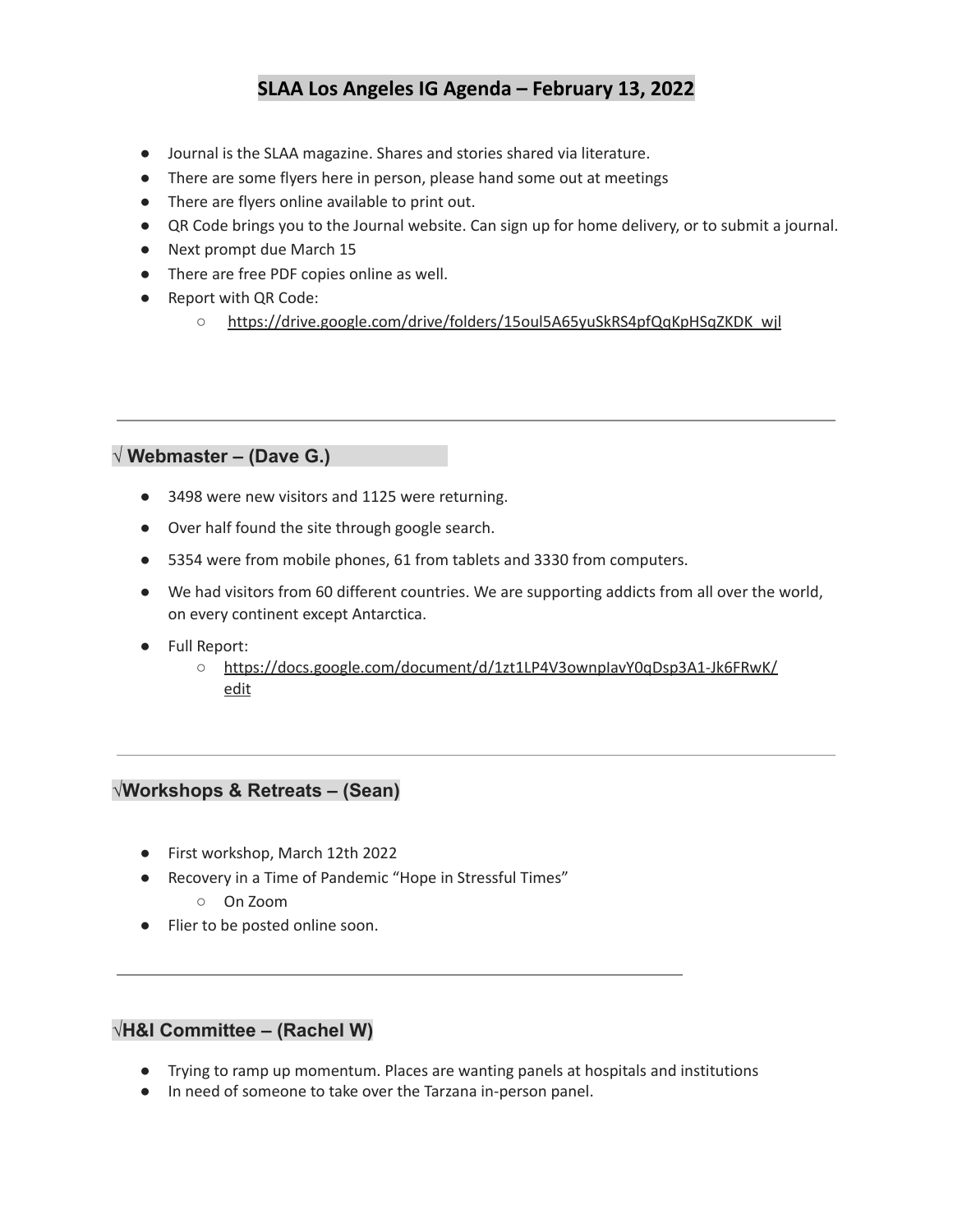- Other places are wanting panels, and please email if you would like to participate.
- Meeting is after this intergroup
- Zoom Meeting: SLAA H&I Committee
	- Every month on the 2nd Sunday after Intergroup
	- Zoom Meeting: https://us02web.zoom.us/j/87972190670?pwd=aVgyUHpGZGFOSEdKN091aWQrRkJQZz 09
- Meeting ID: 879 7219 0670
- Passcode: Service
- Full Report: [https://drive.google.com/drive/folders/1zvFSHhN7rrHJRGR\\_tRIHYSuLadhEO2dX](https://drive.google.com/drive/folders/1zvFSHhN7rrHJRGR_tRIHYSuLadhEO2dX)

### **√ Speaker List Keeper – (Alex)**

- 12 people were added to speaker list
- 3 people requested the list
- Full Report
	- [https://docs.google.com/document/d/1EUklv4FXnFeKXj4oZ5P\\_blsO71ALGXFc-rkCA\\_rW](https://docs.google.com/document/d/1EUklv4FXnFeKXj4oZ5P_blsO71ALGXFc-rkCA_rWB6k/edit) [B6k/edit](https://docs.google.com/document/d/1EUklv4FXnFeKXj4oZ5P_blsO71ALGXFc-rkCA_rWB6k/edit)

## **Literature Copier – (Open)**

### **Audio Library Committee – (Kye)**

- Audio Library Link: [HTTPS://TINYURL.COM/AUDIOLASLAA](https://tinyurl.com/AUDIOLASLAA) (instructions on how to submit)
- The waiver flier has been redesigned
- We are pushing to get audio recordings of shares to publish MP3 shares online.
	- Please ask your speakers at meetings if they would be willing to be recorded
- Website: <https://www.slaalosangeles.org/audio>
- To contact audio library committee, email audio@slaalosangeles.org

## **√ ABM Delegates – ( Jayk, Rachel, Claire (alternate), Sarah (alternate)**

● No Comment

**FWS Conference Committees**: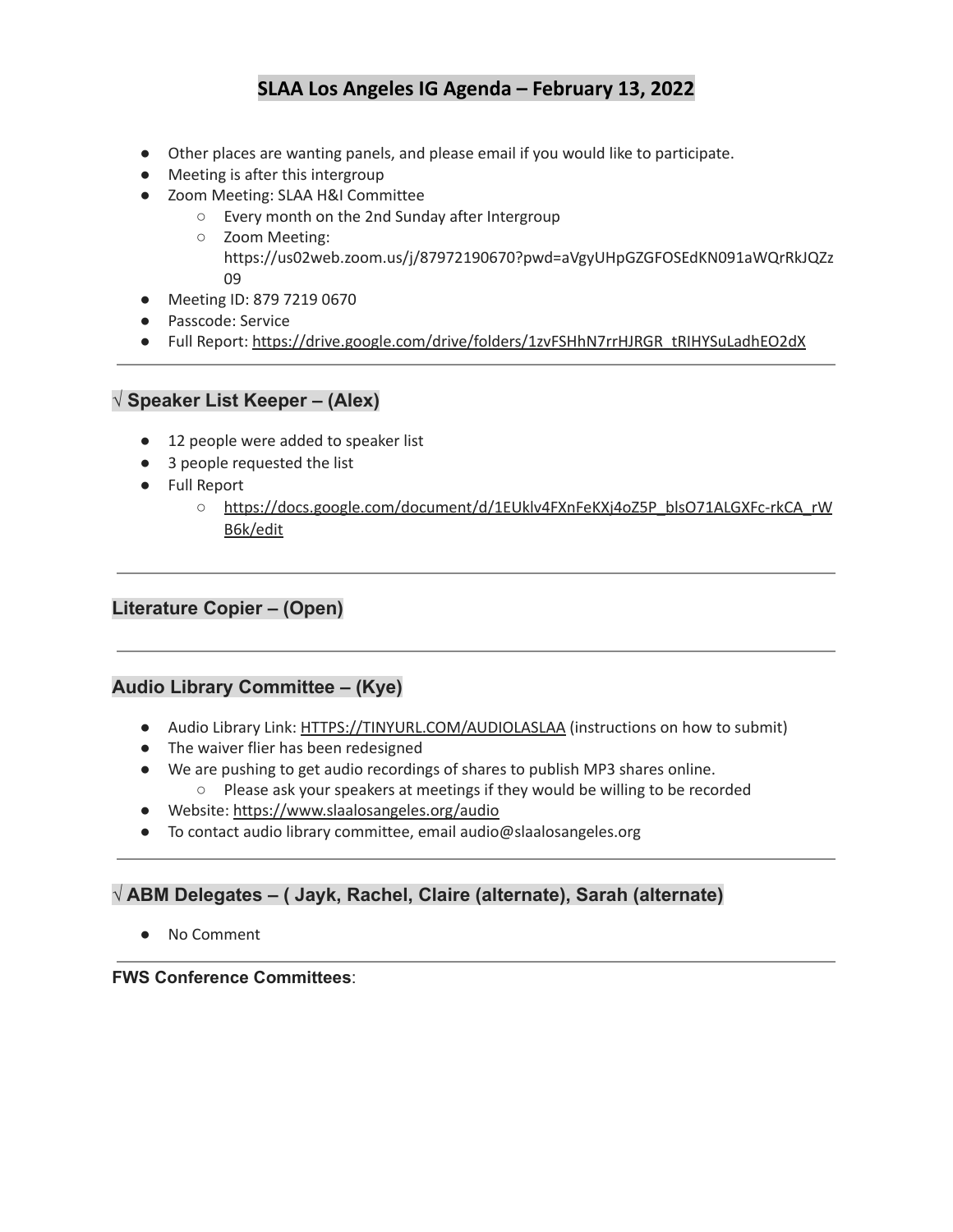#### **Literature Committee Conduit – OPEN**

● Unable to attend meeting this month, report available for next meeting

#### **Sponsorship Committee Conduit – OPEN**

- There is a piece of literature on sponsorship that is being reviewed and edited
- More to be reported next month

#### **Steps, Traditions, & Concepts Conduit – OPEN**

● Discussed drafting letter in support of publishing the new 12x12x12 literature.

#### **Translation Committee Conduit – OPEN**

- Not too much to report
- Updating a lot of documents
- Translating some documents into Dutch as
- Looking into some literature being posted online
	- Issue of copyright vs. keeping literature online for recovery

#### **Diversity Committee Conduit – OPEN**

● No report this month

### **SLAA Los Angeles, Inc. Board of Trustees – (Dave G, chair)**

- February 18th will be the next meeting
	- Atwater Village…Meeting At Dune on Glendale Blvd.
- 7 Positions open
	- 2 years sobriety, 2 years in program, and 2 years of service to be considered for a position
	- 7 seats to be filled, but there is a 3 person board minimum.
- If you have any questions, please email [webmaster@slaalosangeles.org](mailto:webmaster@slaalosangeles.org)
- Link to Full Report:
	- https://docs.google.com/document/d/17XzVflKv2jk2z5MNCRnzxTYp1WMV8mm /edit? [usp=sharing&ouid=102767359686757786357&rtpof=true&sd=tru](https://docs.google.com/document/d/17XzVflKv2jk2z5MNCRnzxTYp1WMV8mm_/edit?usp=sharing&ouid=102767359686757786357&rtpof=true&sd=true)

#### **SLAA FWS Board of Trustees (If Rep Present… Christina M or other)**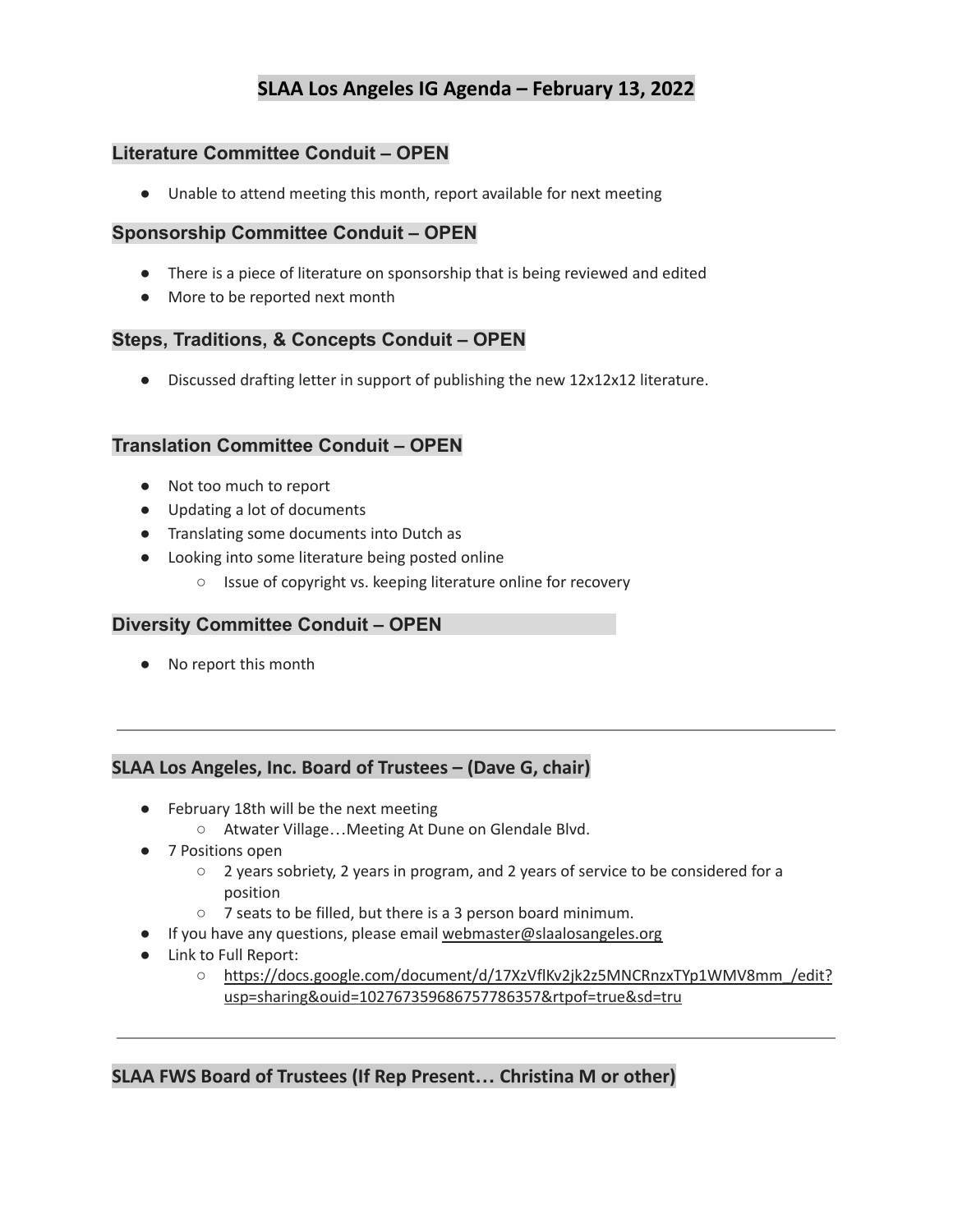● No Report

### **6. Old Business**

- After trying it this month Do we want to continue providing KN95 masks and hand sanitizer every month? Cost report from Jamie. Continuation of motion from Jamie.
- We are voting to see if we will order more every month.
	- 170 Dollars was spent
	- 3 Masks were used. Started with 60.
	- Hand sanitizer is still full
	- *○ Amendment: Until we are running low, we table this discussion so we can continue to use the supplies we have.*

*\*\*Amendment accepted.\*\**

#### **7. New Business**

- 1 Motion To have the ABM delegates hold a separate Zoom meeting organized by them, in which they seek the feedback of the Los Angeles SLAA Fellowship on various matters to be discussed at the ABM. Delegates will curate the topics to be discussed in a limited 1.5 hour time frame, but time will also be set aside for open forum from members. Date of the meeting will be determined by the delegates.
	- Fellow spoke on how this will initiate transparency between the elected officials and fellows. It allows for a way to create a tradition going forward.
		- Would provide open forum for fellows to express their views
		- Question as to why this needs to be a motion
			- Response that it allows for more transparency, and not up to ABM to disseminated info
		- Would delegates be confined to vote on how people say?
			- Response that they wouldn't be bound by the decisions. Just would offer a space for transparency.
		- Another question: Would it be a one time meeting, or a regular monthly meeting.
			- Response that it would be a once a year 1.5 hour meeting to prepare delegates.
		- Another questions: Would delegates be disseminating information to fellows during these meetings?
			- A fellow talked about the tradition of information sharing of the past and how it works with this meeting. Info passed from ABM to IG Rep to Meeting, back to IG Rep, back to ABM.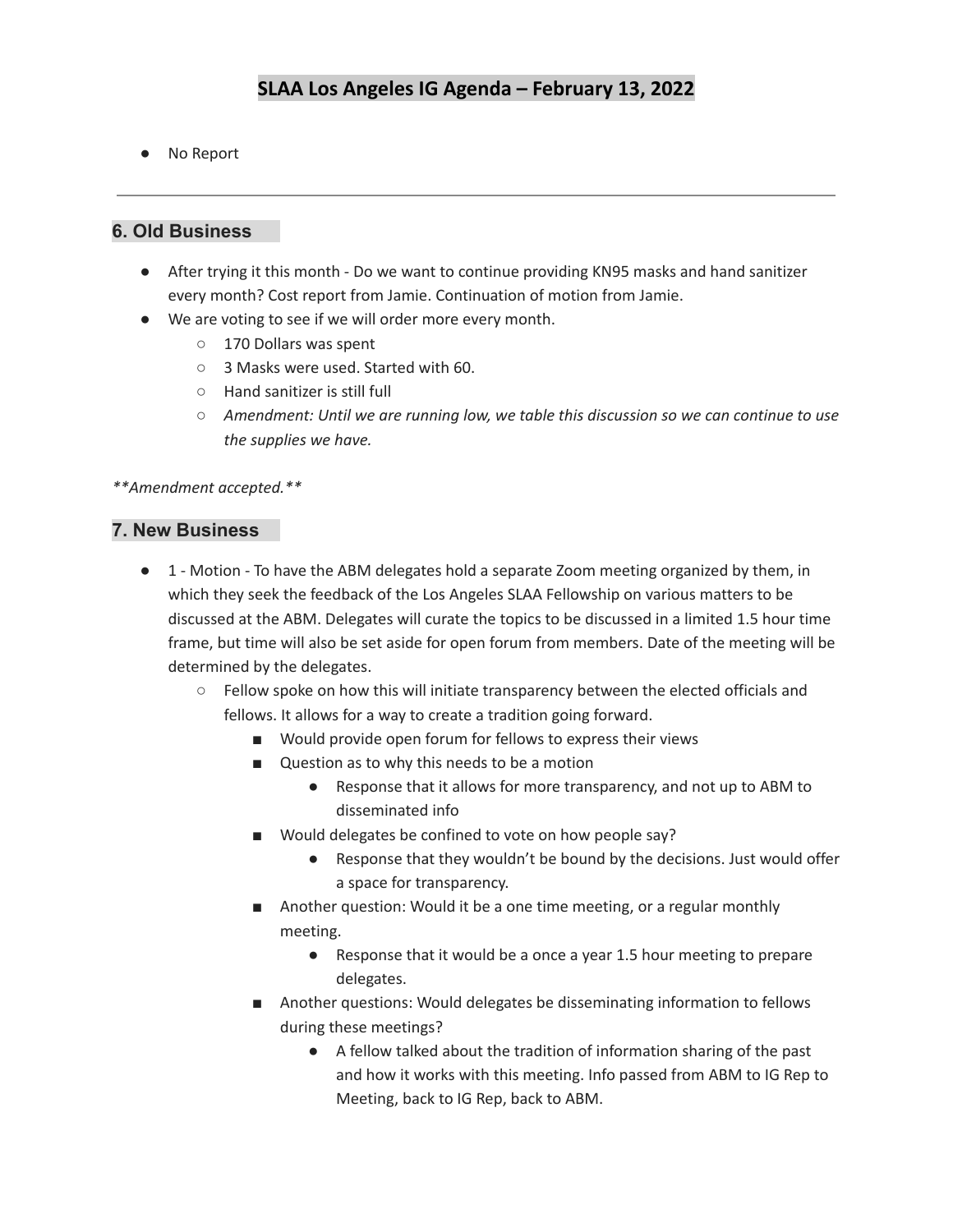■ An email address could be created to provide a direct line of communication.

#### ○ Pros:

- ABM delegates can get good feedback from fellows. Therefore, SLAA Los Angeles can have a more varied and substantial contribution to the ABM.
- It would help delegates to focus on the questions at hand and how they pertain to Los Angeles

#### *\*\* 23 For, 0 Against, 1 Absainting\*\* \*\*The Motion PASSES\*\**

- 2 Motion For SLAA LA intergroup to hire special workers, per tradition 8, for deaf and hard of hearing fellows who request ASL interpretation at SLAA LA in-person group meetings. Info: equitable access to communication in a timely manner is more than a need. It is a human right.
	- $\circ$  \*\*Extra info. Silverlake @ 6pm voted to have an ASL interpreter once a month.
- Cost: 100 dollars a month. 1200 for a year. For one meeting a month.
	- $\circ$  Would either be 2 for 50 an hour each or 1 for 65-75 an hour.
	- Would be about 1350-1800 a year.
- If passed as written we would be funding this for any meeting that is requesting it.
	- Would be paying about 10% of SLAA budget to offer the meeting once a month.
	- *○ Amendment: Motion changed so that the Intergroup would pay only for the once a month interpreter at Silver Lakes' Wednesday at 6.*

#### *\*\*Amendment approved.\*\**

- Two fellows ask if there can be an amendment that says the ASL interpreters will come to meetings "as needed".
	- Fellow who brought motion to the table maintained that regardless of the situation, the interpreters come once a month, and if they are not needed, paid 20 dollars for showing up.
- Group Consciousness Vote: Do we have enough information to consider this amendment and motion
	- *○ 6 For, 19 Against, 2 Abstain.*
- Vote to Table the Motion:
	- *○ 19 For Tabling, 2 Against, 2 Abstain*

#### *\*\*The Motion is tabled\*\**

#### **8. Announcements for the Good of the Order**

- Ouestion about Phone List Pin
- Request that if you have a flier for SLAA, please try to arrange to print some fliers for intergroup